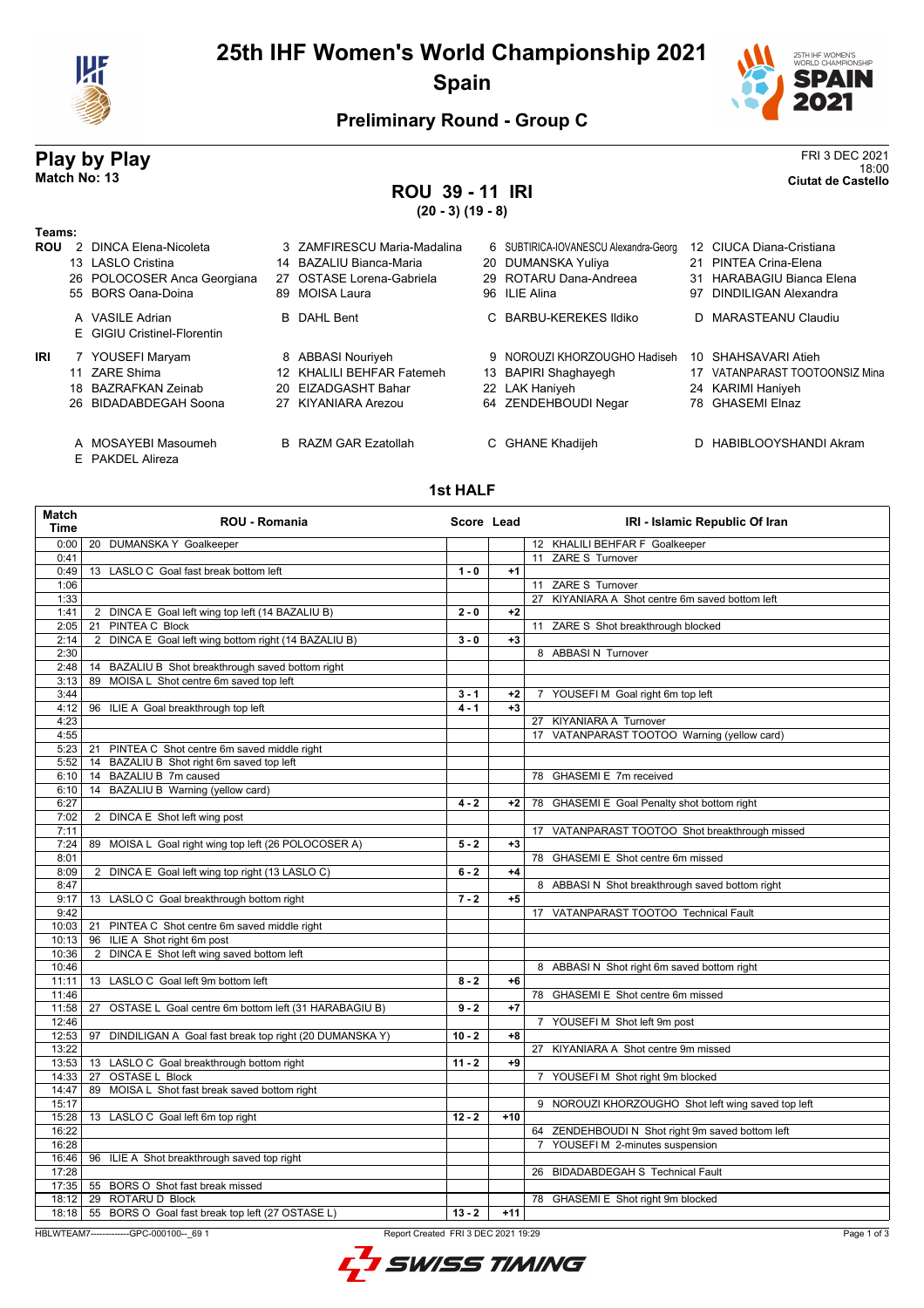



# **Preliminary Round - Group C**

### **Play by Play** FRI 3 DEC 2021 18:00 **Match No: 13 Ciutat de Castello**

## **ROU 39 - 11 IRI (20 - 3) (19 - 8)**

#### **1st HALF**

| <b>Match</b><br><b>Time</b> | <b>ROU - Romania</b>                                         | Score Lead |       | IRI - Islamic Republic Of Iran                     |
|-----------------------------|--------------------------------------------------------------|------------|-------|----------------------------------------------------|
| 18:50                       |                                                              |            |       | 7 YOUSEFI M Shot right 9m saved top right          |
| 19:14                       | 29 ROTARU D Goal breakthrough top right                      | $14 - 2$   | $+12$ |                                                    |
| 19:33                       |                                                              |            |       | 13 BAPIRI S Technical Fault                        |
| 19:42                       | HARABAGIU B Goal fast break bottom right (29 ROTARU D)<br>31 | $15 - 2$   | $+13$ |                                                    |
| 19:42                       |                                                              |            |       | Team timeout                                       |
| 20:10                       | 3 ZAMFIRESCU M Block                                         |            |       | 17 VATANPARAST TOOTOO Shot right 9m blocked        |
| 20:24                       | 89 MOISA L Goal fast break top right (3 ZAMFIRESCU M)        | $16 - 2$   | $+14$ |                                                    |
| 21:05                       |                                                              |            |       | 24 KARIMI H Shot right wing missed                 |
| 21:18                       | OSTASE L Shot left 6m saved bottom right<br>27               |            |       |                                                    |
| 21:28                       | 29 ROTARUD Steal                                             |            |       | 17 VATANPARAST TOOTOO Turnover                     |
| 21:41                       | 89 MOISA L Shot right wing saved top left                    |            |       |                                                    |
| 22:17                       |                                                              |            |       | 64 ZENDEHBOUDI N Shot centre 9m saved middle right |
| 22:31                       | OSTASE L Turnover<br>27                                      |            |       |                                                    |
| 22:53                       | <b>HARABAGIU B Steal</b><br>31                               |            |       | 17 VATANPARAST TOOTOO Turnover                     |
| 23:08                       | 89 MOISA L Turnover                                          |            |       |                                                    |
| 23:28                       |                                                              |            |       | 7 YOUSEFI M Shot left 9m saved top right           |
| 24:13                       | BAZALIU B Shot centre 9m saved middle centre<br>14           |            |       |                                                    |
| 24:20                       | 3 ZAMFIRESCU M Steal                                         |            |       | 12 KHALILI BEHFAR F Turnover                       |
| 24:39                       | 14 BAZALIU B Goal fast break bottom left                     | $17 - 2$   | $+15$ |                                                    |
| 25:03                       |                                                              |            |       | 64 ZENDEHBOUDI N Shot right 9m post                |
| 25:20                       | 89 MOISA L Goal fast break bottom left                       | $18 - 2$   | $+16$ |                                                    |
| 26:01                       |                                                              |            |       | 27 KIYANIARA A Technical Fault                     |
| 26:20                       | 6 SUBTIRICA-IOVANESC Goal left 6m bottom left (29 ROTARU D)  | $19 - 2$   | $+17$ |                                                    |
| 26:55                       |                                                              |            |       | 27 KIYANIARA A Shot breakthrough post              |
| 27:08                       |                                                              | $19 - 3$   | $+16$ | 26 BIDADABDEGAH S Goal left 6m bottom left         |
| 27:37                       | 89 MOISA L Shot right wing saved bottom right                |            |       |                                                    |
| 28:04                       |                                                              |            |       | 24 KARIMI H Shot right wing post                   |
| 28:13                       | 29 ROTARU D Shot breakthrough saved middle centre            |            |       |                                                    |
| 28:31                       |                                                              |            |       | 26 BIDADABDEGAH S Turnover                         |
| 28:31                       | DINDILIGAN A Shot left 6m saved bottom left<br>97            |            |       |                                                    |
| 28:45                       |                                                              |            |       | 24 KARIMI H Shot centre 6m saved top left          |
| 29:05                       | 3 ZAMFIRESCU M 7m received                                   |            |       | 78 GHASEMI E 7m caused                             |
| 29:20                       | 29 ROTARU D Goal Penalty shot bottom left (3 ZAMFIRESCU M)   | $20 - 3$   | $+17$ |                                                    |
| 30:00                       |                                                              |            |       | 11 ZARE S Shot right 9m saved bottom right         |

#### **2nd HALF**

| <b>Match</b><br><b>Time</b> | <b>ROU - Romania</b>                                                                           | Score Lead |       |  | IRI - Islamic Republic Of Iran                                        |  |
|-----------------------------|------------------------------------------------------------------------------------------------|------------|-------|--|-----------------------------------------------------------------------|--|
| 30:00                       | 12 CIUCA D Goalkeeper                                                                          |            |       |  | 12 KHALILI BEHFAR F Goalkeeper                                        |  |
| 30:29                       | 21 PINTEA C Shot centre 6m saved top left                                                      |            |       |  |                                                                       |  |
| 31:02                       |                                                                                                |            |       |  | 7 YOUSEFI M Turnover                                                  |  |
| 31:13                       | 2 DINCA E Goal fast break top left (12 CIUCA D)                                                | $21 - 3$   | $+18$ |  |                                                                       |  |
| 31:39                       |                                                                                                |            |       |  | 11 ZARE S Shot breakthrough missed                                    |  |
| 32:09                       | PINTEA C Goal centre 6m bottom right (26 POLOCOSER A)<br>21                                    | $22 - 3$   | $+19$ |  |                                                                       |  |
| 32:11                       |                                                                                                |            |       |  | 78 GHASEMI E 2-minutes suspension                                     |  |
| 32:47                       | 13 LASLO C 7m caused                                                                           |            |       |  | 17 VATANPARAST TOOTOO 7m received                                     |  |
| 33:06                       |                                                                                                | $22 - 4$   | $+18$ |  | 20 EIZADGASHT B Goal Penalty shot middle left (17 VATANPARAST TOOTOO) |  |
| 33:46                       | OSTASE L Goal centre 6m bottom left (13 LASLO C)<br>27                                         | $23 - 4$   | $+19$ |  |                                                                       |  |
| 34:21                       |                                                                                                |            |       |  | 7 YOUSEFI M Shot breakthrough missed                                  |  |
| 34:55                       | 2 DINCA E Shot left wing saved top left                                                        |            |       |  |                                                                       |  |
| 35:33                       | <b>HARABAGIU B Block</b><br>31                                                                 |            |       |  | 7 YOUSEFIM Shot right 9m blocked                                      |  |
| 35:44                       | DINDILIGAN A Goal fast break bottom left (2 DINCA E)<br>97                                     | $24 - 4$   | $+20$ |  |                                                                       |  |
| 36:26                       |                                                                                                |            |       |  | 17 VATANPARAST TOOTOO Shot breakthrough saved bottom left             |  |
| 36:39                       | HARABAGIU B Goal breakthrough bottom left<br>31                                                | $25 - 4$   | $+21$ |  |                                                                       |  |
| 37:23                       | <b>OSTASE L Block</b><br>27                                                                    |            |       |  | 27 KIYANIARA A Shot centre 6m blocked                                 |  |
| 37:40                       |                                                                                                | $25 - 5$   | $+20$ |  | 17 VATANPARAST TOOTOO Goal breakthrough bottom left                   |  |
| 38:21                       | 27 OSTASE L Goal centre 6m bottom right (31 HARABAGIU B)                                       | $26 - 5$   | $+21$ |  |                                                                       |  |
| 38:57                       | <b>DINCA E Steal</b><br>$\overline{2}$                                                         |            |       |  | 17 VATANPARAST TOOTOO Turnover                                        |  |
| 39:05                       | 13 LASLO C Goal flying throw bottom left (97 DINDILIGAN A)                                     | $27 - 5$   | $+22$ |  |                                                                       |  |
| 39:28                       |                                                                                                | $27 - 6$   | $+21$ |  | 17 VATANPARAST TOOTOO Goal breakthrough middle right                  |  |
| 40:06                       | 21 PINTEA C Goal left 6m bottom right (13 LASLO C)                                             | $28 - 6$   | $+22$ |  |                                                                       |  |
| 40:34                       |                                                                                                | $28 - 7$   | $+21$ |  | 17 VATANPARAST TOOTOO Goal breakthrough bottom left                   |  |
| 41:05                       | <b>ILIE A Turnover</b><br>96                                                                   |            |       |  | 8 ABBASIN Steal                                                       |  |
| 41:12                       |                                                                                                |            |       |  | 17 VATANPARAST TOOTOO Turnover (FB)                                   |  |
| 41:40                       | 13 LASLO C Shot breakthrough saved top left                                                    |            |       |  |                                                                       |  |
| 42:10                       |                                                                                                |            |       |  | 13 BAPIRI S Shot right wing saved top right                           |  |
| 42:21                       | 2 DINCA E Shot left wing missed                                                                |            |       |  |                                                                       |  |
| 43:00                       |                                                                                                |            |       |  | 17 VATANPARAST TOOTOO Technical Fault                                 |  |
|                             | HBLWTEAM7--------------GPC-000100-- 69 1<br>Report Created FRI 3 DEC 2021 19:29<br>Page 2 of 3 |            |       |  |                                                                       |  |